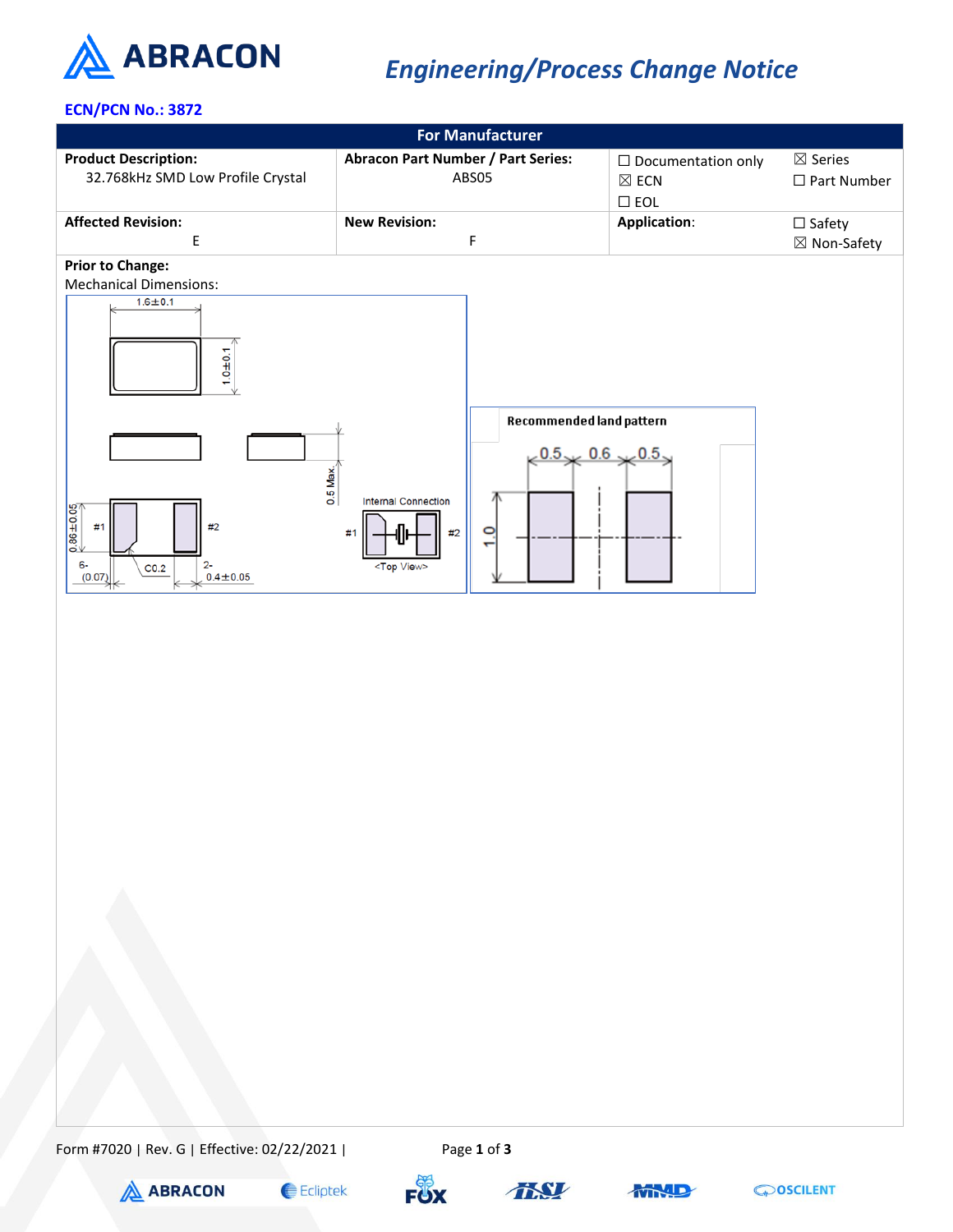

*Engineering/Process Change Notice*



## **Cause/Reason for Change:**

Abracon introduced additional manufacturing sources to ensure product availability and to be in a better position to meet long term customer demand. Additional package dimensions included to reflect the product produced by all manufacturing sources.

| <b>Change Plan</b>                                                                                            |                            |  |  |  |
|---------------------------------------------------------------------------------------------------------------|----------------------------|--|--|--|
| <b>Effective Date:</b>                                                                                        | <b>Additional Remarks:</b> |  |  |  |
| 07/07/2021                                                                                                    | N/A                        |  |  |  |
| <b>Change Declaration:</b>                                                                                    |                            |  |  |  |
| <b>Mechanical Dimensions and Tolerances:</b><br>$\bullet$                                                     |                            |  |  |  |
| The package mechanical dimension revisions do not impact the electrical performance of the device.<br>$\circ$ |                            |  |  |  |
| <b>PCB Landing Pattern:</b>                                                                                   |                            |  |  |  |
| There is no impact on the PCB layout/landing pattern for customer's existing boards.<br>$\circ$               |                            |  |  |  |
| Form #7020   Rev. G   Effective: 02/22/2021                                                                   | Page 2 of 3                |  |  |  |